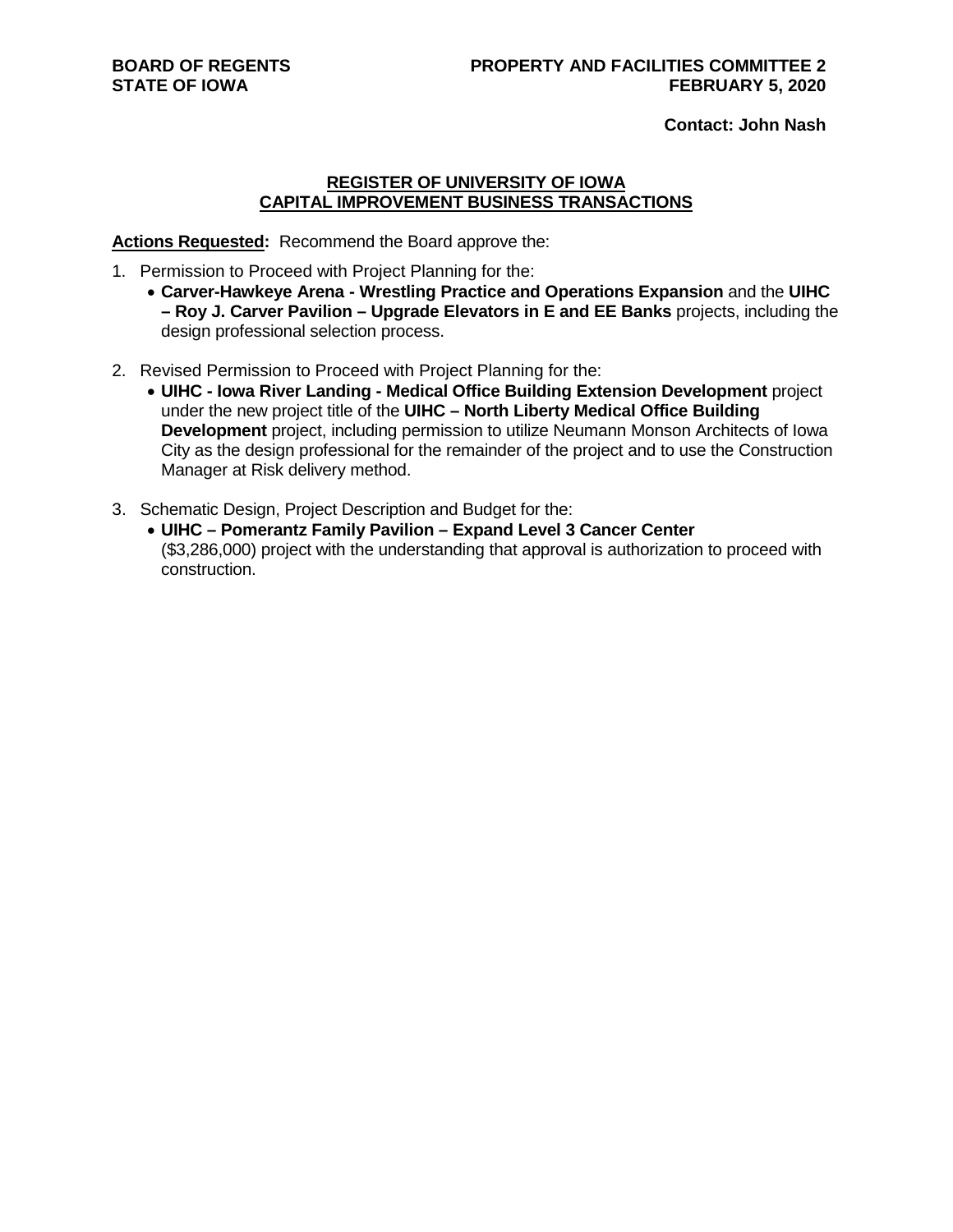# **SUI project #1 of 4 Carver-Hawkeye Arena - Wrestling Practice and Operations Expansion**

**Executive Summary:** This project would build a new 37,000 square foot, two-level wrestling practice and operations facility. This new structure would provide additional workout facilities, training areas, locker rooms, office space and direct access into Carver-Hawkeye Arena, where intercollegiate wrestling competition would continue. The estimated project budget of \$17 million to \$20 million would be funded by Athletics Department Gifts.

**Background:** The University of Iowa wrestling program has been training and competing in the 15,077 seat Carver-Hawkeye Arena, since it opened in 1983. Since then, the arena has been utilized by the University's major indoor sports, including men's and women's basketball, volleyball and wrestling. This shared facility is at capacity, forcing each sport to compete for space and court time. While there was an addition built in 2011, it supports basketball and volleyball only.

## Date **Board Action Permission to Proceed with Project Planning Feb. 2020 Requested**

The space wrestling occupies in Carver-Hawkeye Arena, includes wrestling training rooms and the Dan Gable Wrestling Complex, featuring three mats, a locker room, sauna, weightlifting facilities and retractable bleachers. Bordered by men's and women's basketball and volleyball, space is limited, outdated and needs to upgraded to assure continued success of the program. This project would expand the wrestling program's square footage substantially and provide new space needed for wrestling conditioning, training, locker rooms and meetings.

- The University of Iowa Hawkeyes wrestling program has been a national powerhouse since the mid-1970s.
- Iowa captured nine straight NCAA titles from 1978 to 1986, winning 23 of the last 43.
- Over the past 46 years, Iowa has crowned 72 individual NCAA champions and boasts 284 All-Americans, more than any school in the nation.
- The Hawkeyes have hosted several conference and national tournaments.
- In April 2018, Carver-Hawkeye Arena hosted the United World Wrestling (UWW) World Cup, an international dual tournament featuring the top eight wrestling teams in the world.



**Project location to be determined.**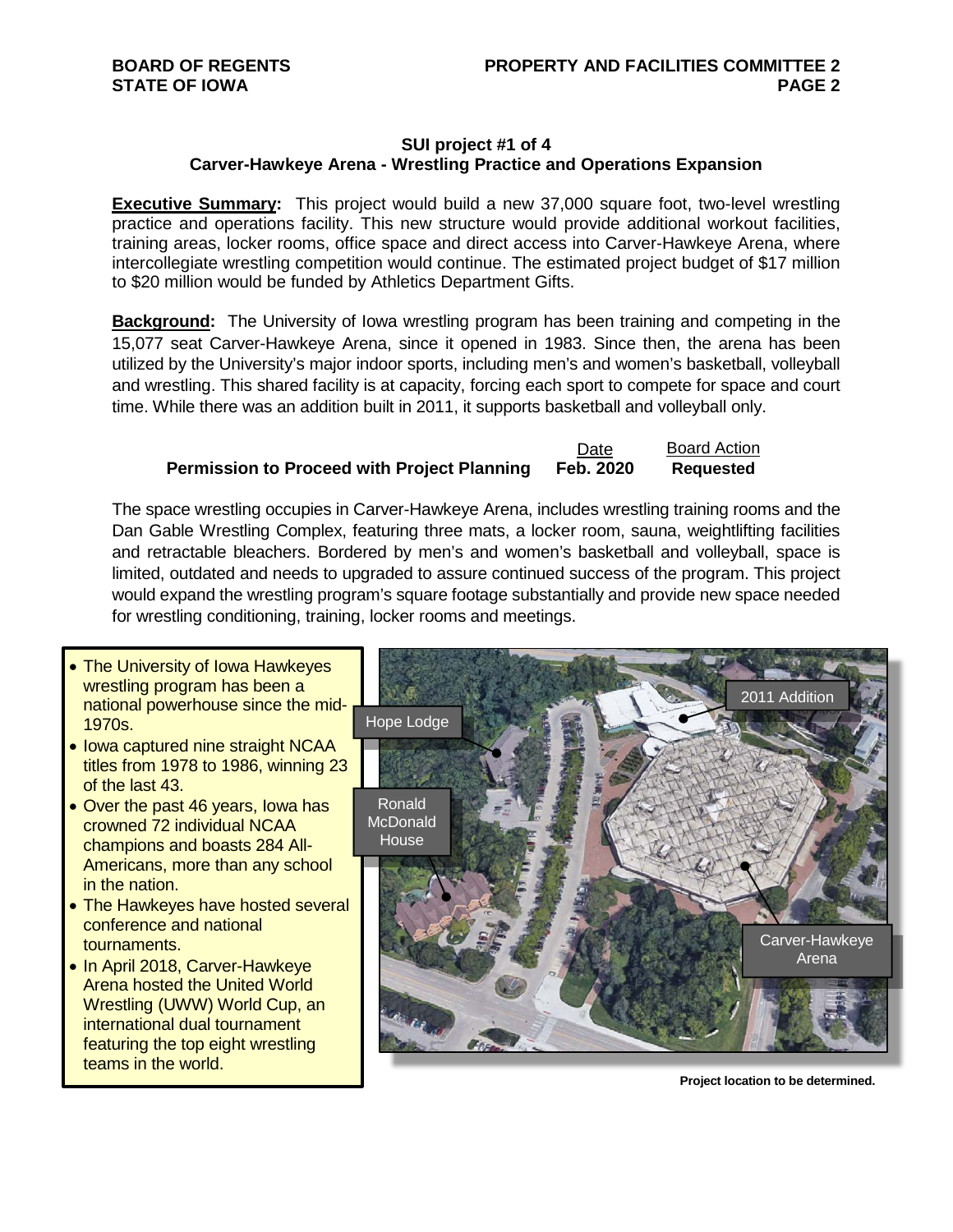## **SUI project #2 of 4 Roy J. Carver Pavilion – Upgrade Elevators in E and EE Banks**

**Executive Summary:** This project would substantially upgrade six elevators in the UIHC Roy J. Carver Pavilion. The estimated project budget of \$5,000,000 would be funded by Hospital Building Usage Funds and/or Bond Proceeds.

**Background:** These six elevators are located on or near UIHC's main corridor. They are over 30 years old and are powered by old technologies, which are neither energy efficient nor easy to repair, due to the limited availability of parts and service.

|                                                    | Date      | <b>Board Action</b> |
|----------------------------------------------------|-----------|---------------------|
| <b>Permission to Proceed with Project Planning</b> | Feb. 2020 | <b>Requested</b>    |

Elevator upgrades would include replacing motors that hoist the elevators, cables, elevator car finishes, elevator car buttons, floor illuminators, elevator door equipment and, possibly, cooling for the elevator machine rooms. Fire doors would be added to the corridors to create elevator lobbies. If the budget allows, there would be upgrades to the lobby floors and wall protectors.

To maintain patient services and visitor circulation, elevator upgrades would be staggered.

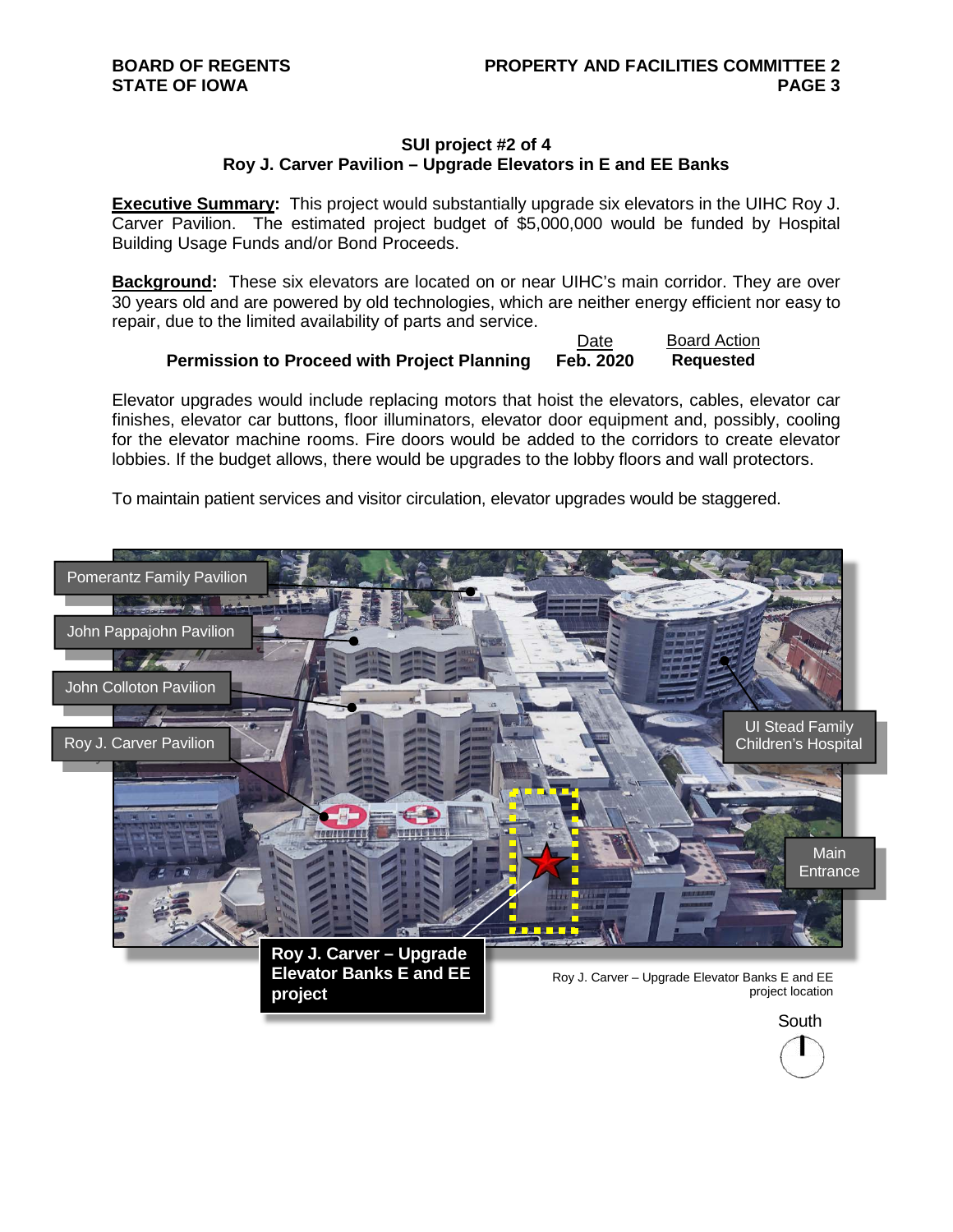## **SUI project #3 of 4 UIHC – North Liberty Medical Office Building Development**

**Executive Summary:** The University requests approval to revise the Permission to Proceed with Project Planning approved by the Board of Regents in September 2016. The project would construct a new medical facility in North Liberty. Cost figures would be developed as planning and design proceeds. The project would be funded by a combination of Hospital Revenue Bonds, Gifts and Hospital Building Usage Funds.

Additionally, approval of the Construction Manager at Risk delivery method and a waiver of the design professional selection process is requested in order to continue to work with Neumann Monson Architects of Iowa City.

 Board's *Policy Manual* §2.3 section 7B/ii/h states that an institution with proper justification (next page) may request a waiver of the selection process to use a specific design consultant, rather than utilizing a selection committee.

**Background:** The original project, entitled "Iowa River Landing (IRL) – Medical Office Building Extension Development," was a proposal to expand the existing IRL medical office building facilities in Coralville to allow the University's nationally recognized orthopedic research, education and clinical operations to relocate away from the main UIHC complex. As noted at that time, orthopedic services were experiencing significant growth and were located in geographically disparate and outmoded facilities, which were overcrowded and difficult to access for mobility-challenged patients. While remaining committed to meeting these identified needs of Iowans, the design work was placed on hold during early planning of the project in order to conduct a more thorough study of options, resulting in an alternative recommendation.

Based upon thoughtful consideration of a host of variables, including the heightened patient demand experienced across all UIHC services, it was determined that undertaking this construction at a more expansive location would offer the opportunity to increase the scope of services, and better meet the needs of Iowans in a timely manner. This revised project would provide for development of a health care complex located on university-owned land in North Liberty. This nearly 60-acre site is bordered on the north by Forevergreen Road, on the east by Coral Ridge Avenue/Highway 965, on the west by a residential development and on the south by the future extension of Wheaton Road and a mixed-use development.

This revised Permission to Proceed with Project Planning includes the first phase of building and land development at the North Liberty site. While Orthopedics is still a component of this medical facility, the first phase would also include a Level 4 Emergency Treatment Center, urgent care services, outpatient clinics, diagnostic services, surgical suites, acute inpatient beds and associated support services, all aimed at improving patient access and decompressing the congested main UIHC complex. For additional phases associated with full development of this site, the University would come back to the Board for approval.

The project would advance our tripartite mission, affording space to integrate teaching and research with the clinical services at this site. This co-location would accelerate medical progress and leverage the close collaboration between the University's outstanding clinicians and researchers for the benefit of our patients and students.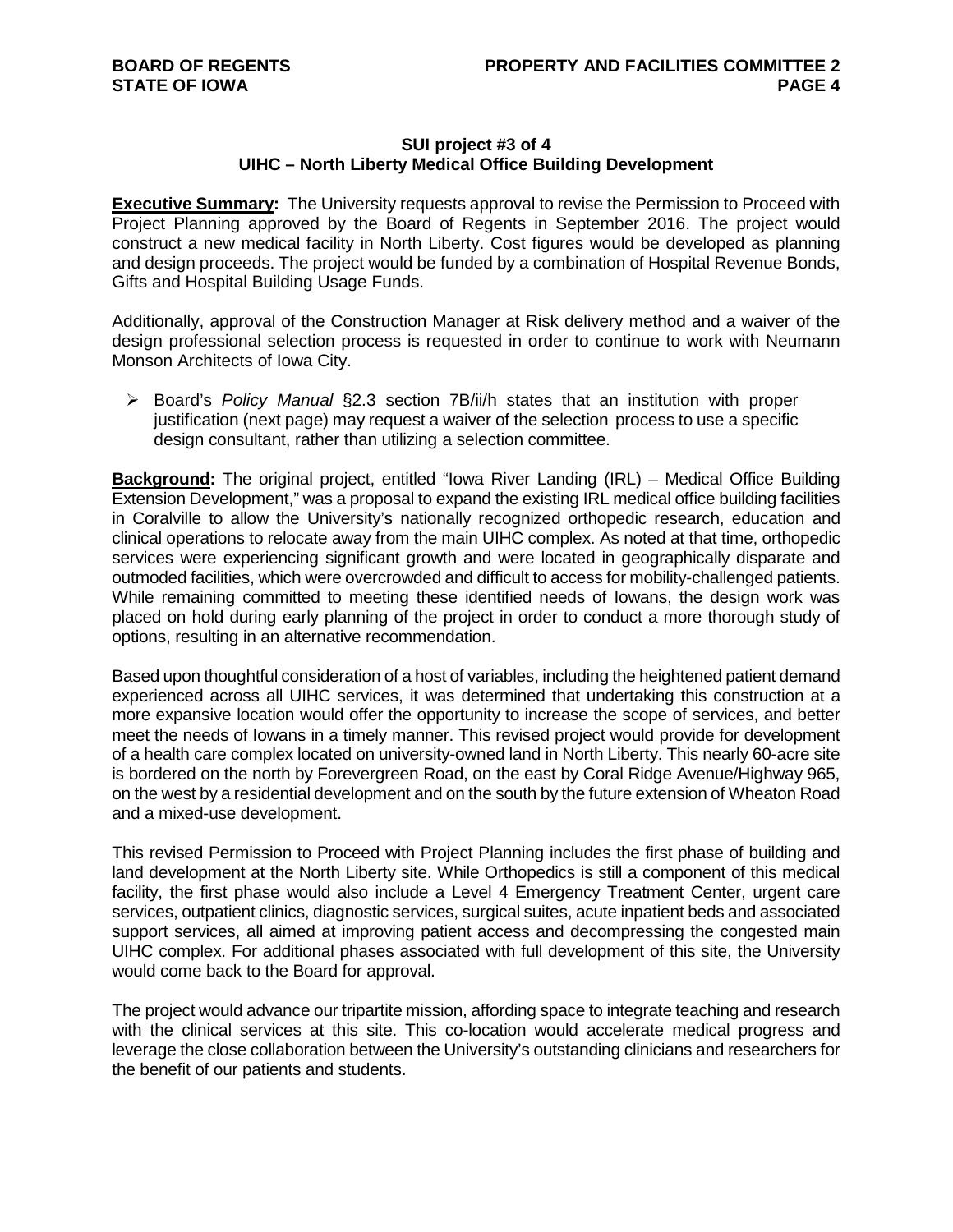# **BOARD OF REGENTS STATE OF IOWA**

## **PROPERTY AND FACILITIES COMMITTEE 2 PAGE 5**

The North Liberty location would provide direct, visible and convenient access for patients and visitors to both Interstate 380 via the new Forevergreen interchange 1.5 miles to the west and to North Liberty, Coralville and Iowa City via Coral Ridge Avenue/Highway 965 to the east. The initial building is anticipated to be approximately 300,000 gross square feet and would include shelled-in space for future completion.

Patient and staff parking would be provided on adjacent surface lots within the property. The building would be planned and located on the site in such a way to make future expansion minimally disruptive; and to maximize land efficiency and patient access.

**1. Waiver of Design Professional Selection Process**: The University requests approval to continue to work with Neumann Monson Architects (NMA) of Iowa City for the design services.

NMA was selected from seven firms in 2016 as the architect-of-record for the design of UIHC's Iowa River Landing – Medical Office Building Extension Development through a standard and public Board of Regents consultant selection process. At that time, UIHC expressed a strong preference for this firm based on its track record of successful projects at the University, as well as the UIHC.

As the Iowa-based architect selected for the original project, NMA brings experience and a knowledge base that affords UIHC a "flat learning curve" for an efficient execution of the professional services required for this project. The University, being satisfied with NMA's performance to date and quality of services on the previous project and currently on the North Liberty Program and Site Development study, proposes that NMA be retained in an effort to acknowledge their understanding of established design principles, documentation and administrative processes specific to this project. The extensive time and effort needed to execute a new selection process would not be cost effective for all parties, nor would the process likely yield a more beneficial outcome.

Conversely, the University does intend to work with NMA to utilize a formal selection process for hiring NMA's sub-consultants. Those sub-consultants may include, but are not limited to, design services for healthcare planning, mechanical, electrical, plumbing, technology, food service planning and landscape architecture.

**2. Use of the Construction Manager at Risk Delivery Method**: The University requests approval to utilize a Construction Manager at Risk (CMR) delivery method. The CMR firm would be selected using the Board Office's formal selection process as described in the Board of Regents' "Alternative Delivery Method Guidelines" and would provide pre-construction and construction management services for the project.

Advantages of the Construction Manager at Risk delivery method include:

- 1. better project cost control by collaborating with the Owner and Design Professional early on during design phase, and then establishing the entire construction cost at a Guaranteed Maximum Price (GMP);
- 2. schedule acceleration due to execution of work in multiple bid packages;
- 3. enhanced construction oversight starting early in the design process and
- 4. reduced number and size of change orders.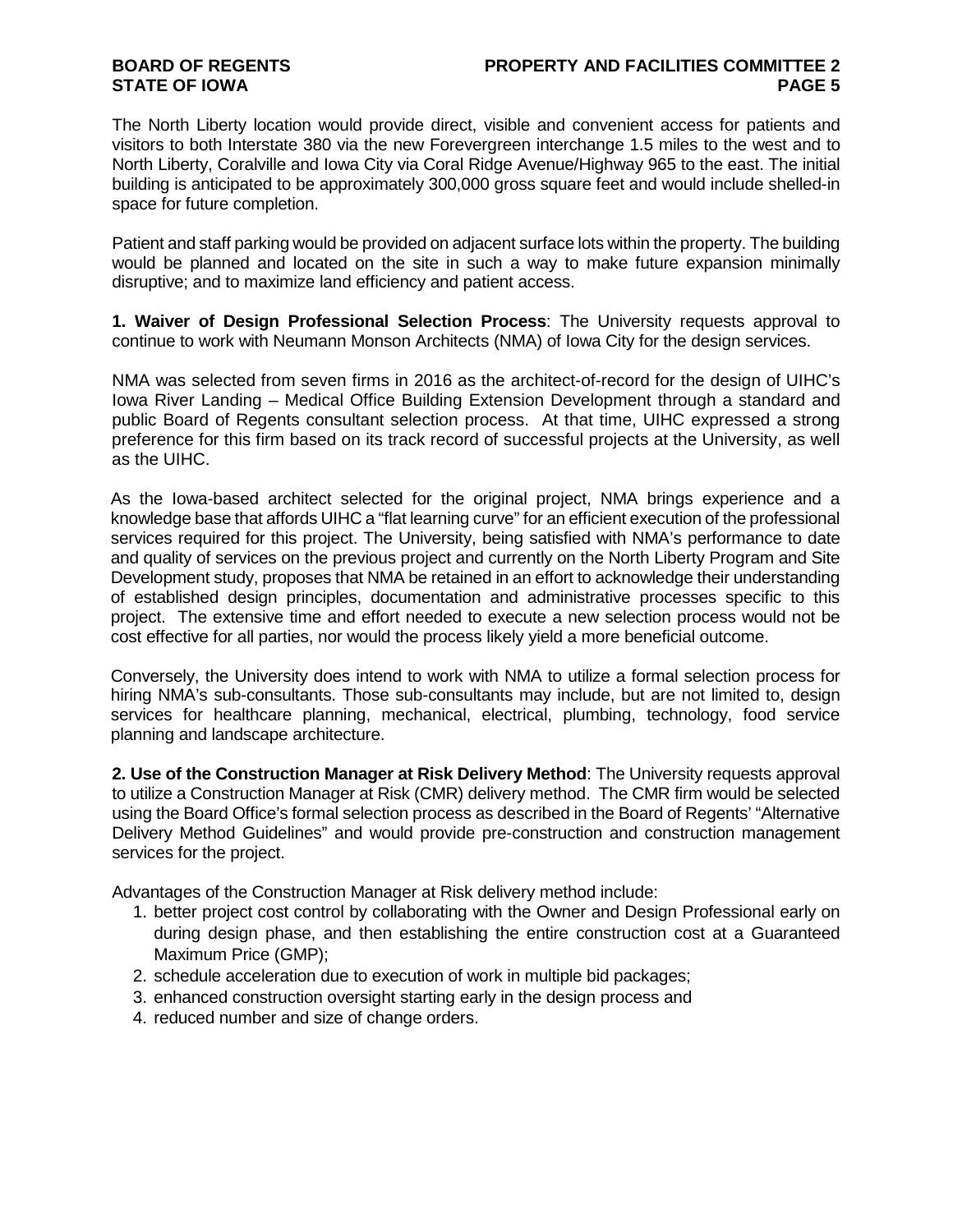| <b>Project Summary</b>                             |             |            |                         |  |
|----------------------------------------------------|-------------|------------|-------------------------|--|
|                                                    | Amount      | Date       | <b>Board Action</b>     |  |
| Permission to Proceed with Project Planning        |             | Sept. 2016 | Approved                |  |
| Design Professional Selection,                     |             |            |                         |  |
| seven proposals submitted                          |             |            |                         |  |
| $\triangleright$ Neumann Monson, Iowa City         |             |            | Jan. 2017 Not Required* |  |
| Neumann Monson DP Agreement                        |             |            |                         |  |
| Program & Site Development Study                   | \$1,256,670 | Aug. 2019  | Not Required*           |  |
| <b>Utilization of Construction Manager at Risk</b> |             |            |                         |  |
| <b>Delivery Method</b>                             |             | Feb. 2020  | <b>Requested</b>        |  |
| <b>Waiver of the Design Professional</b>           |             |            |                         |  |
| <b>Selection Process</b>                           |             | Feb. 2020  | <b>Requested</b>        |  |
| <b>Revised Permission to Proceed with</b>          |             | Feb. 2020  | <b>Requested</b>        |  |
| <b>Project Planning</b>                            |             |            |                         |  |

**\*** Approved by Executive Director, consistent with Board policy.



UIHC – North Liberty Medical Office Building Development project location

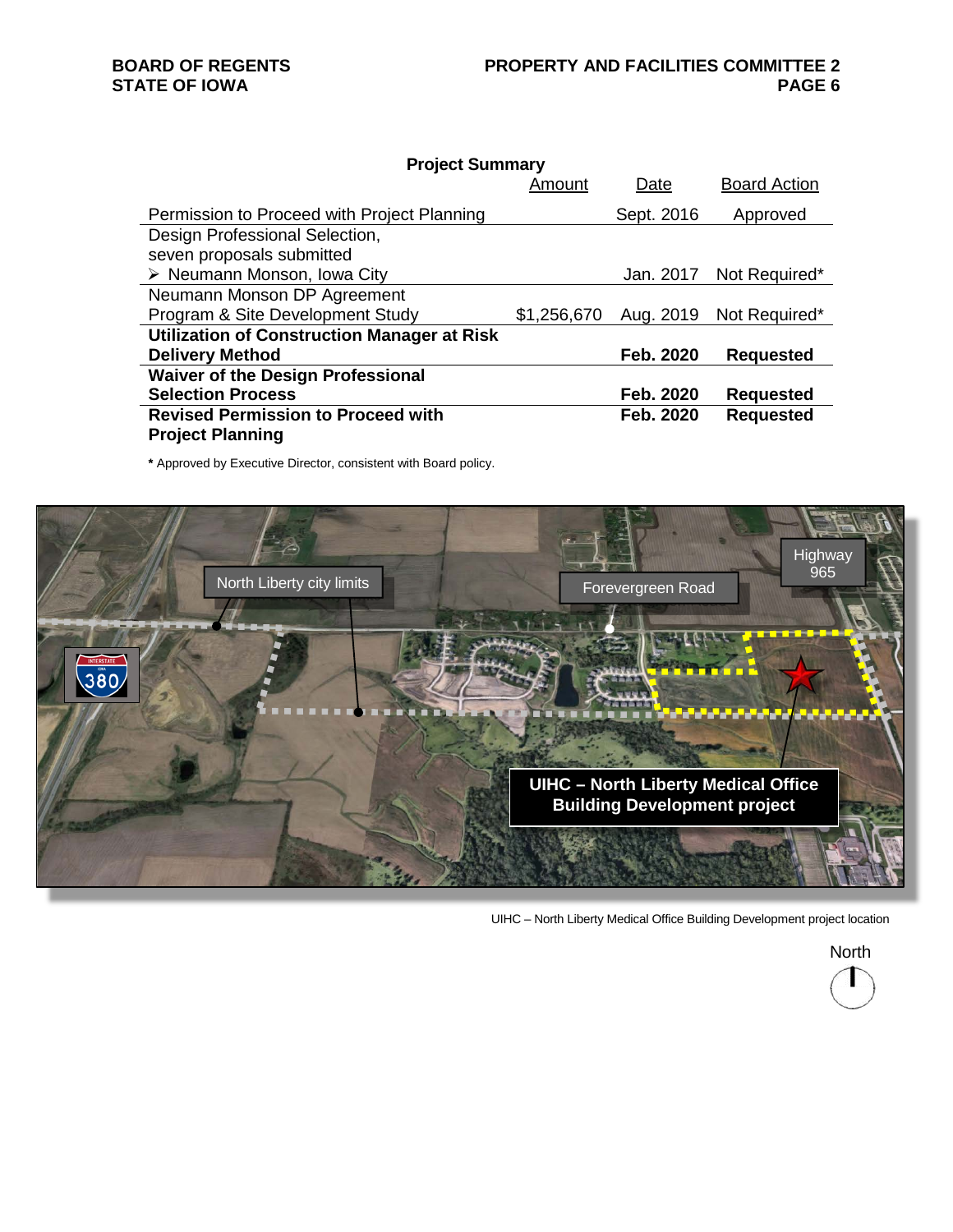# **SUI project #4 of 4 UIHC – Pomerantz Family Pavilion – Expand Level 3 Cancer Center**

**Executive Summary:** The project would expand and renovate over 5,400 square feet of the Pomerantz Family Pavilion's third floor. This expansion is possible due to the relocation of some Women's Health Department services to a satellite medical facility. The project budget of \$3,286,000 would be funded by Hospital Building Use Funds.

**Background:** The project would remodel reception and waiting, exam, consultation, diagnostic, treatment, restroom and support spaces. Some spaces would require only minor updates to accommodate new uses, while others would require significant renovation. The project requires phasing to allow the outpatient clinics to remain operational. Medical equipment and furniture would be acquired as needed.

Oncology infusions are continuing to increase in time and complexity. This trend is expected to continue, due to an aging population and increased cancer incidence in UIHC's primary service area. Considering existing patient volumes and future projections, the current facility is not able to support the projected growth without expansion. After weighing the options of expanding at this location or at a satellite community-based oncology practice, expanding at UIHC's main complex was preferred, due to the existing infrastructure of support services available.

| <b>Project Summary</b>                               |             |           |                     |  |  |
|------------------------------------------------------|-------------|-----------|---------------------|--|--|
|                                                      | Amount      | Date      | <b>Board Action</b> |  |  |
| Design Professional Selection                        |             |           |                     |  |  |
| $\triangleright$ CBRE Heery, Inc., Iowa City         |             | Nov. 2019 | Not Required*       |  |  |
| Design Professional Agreement                        |             |           |                     |  |  |
| $\triangleright$ Schematic Design - Record Documents | \$158,800   | Dec. 2019 | Not Required*       |  |  |
| <b>Program Statement</b>                             |             | Jan. 2020 | Not Required*       |  |  |
| <b>Schematic Design</b>                              |             | Feb. 2020 | <b>Requested</b>    |  |  |
| <b>Project Description and Budget</b>                | \$3,286,000 | Feb. 2020 | <b>Requested</b>    |  |  |

**\*** Approved by Executive Director, consistent with Board policy.

#### **Project Budget**

|                               | <b>Budget</b> |
|-------------------------------|---------------|
| Planning, Design & Management | 332,300       |
| Construction                  | 2,188,250     |
| Furniture & Equipment         | 553,750       |
| Contingency                   | 211,700       |
| <b>Total</b>                  | \$3,286,000   |

## **Source of Funds**

University Hospitals Building Usage Funds, Hospital Revenue Bond proceeds may also be used to fund part of the project

**Schedule**

Construction: Summer 2020 – Summer 2021